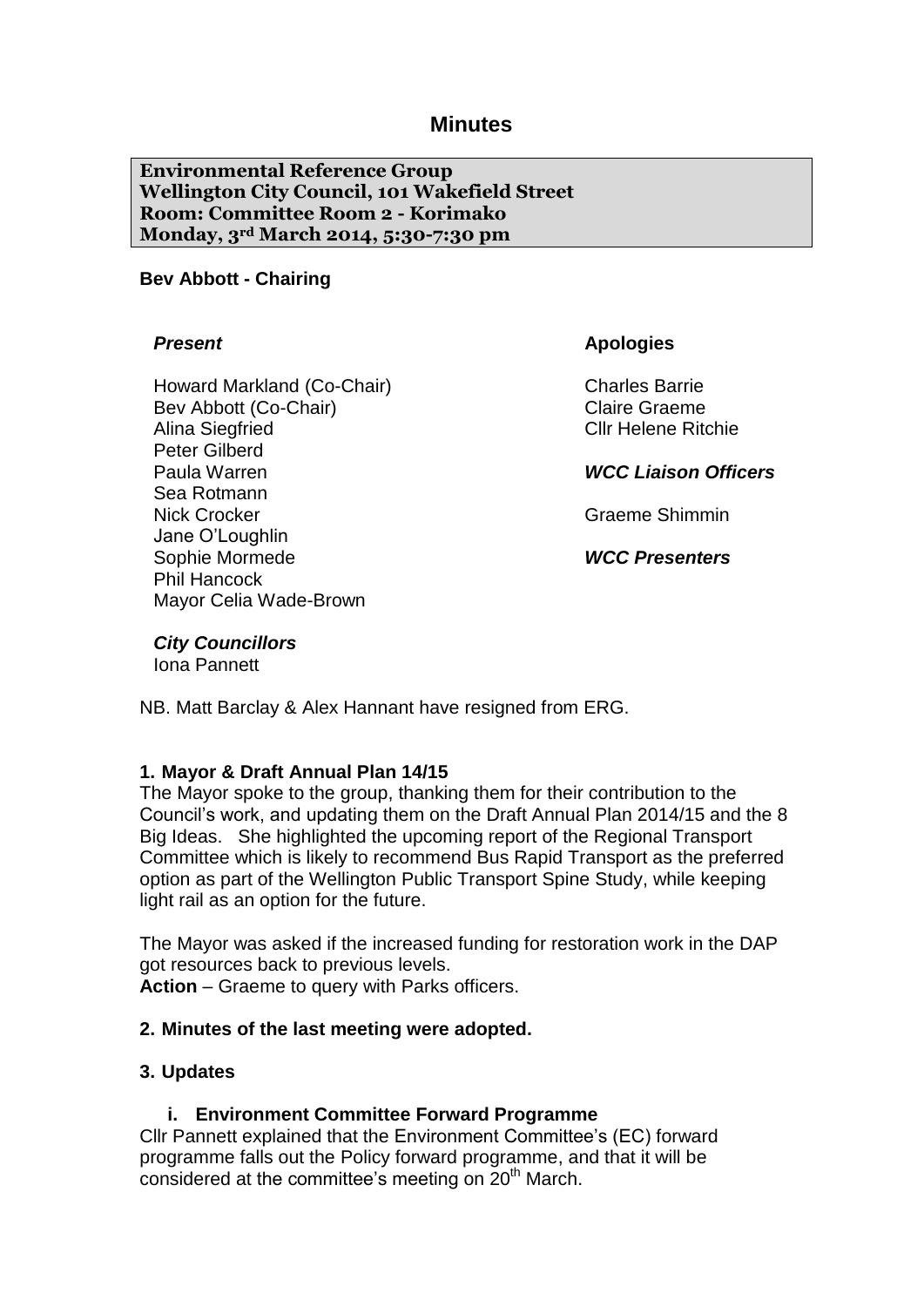A discussion was held around the best way to link together ERG's and Council's forward programme, especially the Environment Committee's programme. The overall aim is to have ERG working in a more proactive rather than reactive way. It was noted that increasing meeting frequency for ERG would help with this.

Cllr Pannett suggested timing ERG meetings a week before the Environment Committee's meetings so ERG could comment on issues coming up. This approach, however, would go against ERG's wish to encourage officers to engage with ERG at an early stage. This timing may also be too late for ERG to develop a position or to have any influence as policy/projects are often nearly complete by the time they are ready to go before EC.

The discussion had to be closed due to time, but it was agreed that Cllr Pannett would circulate the forward programme to ERG so members could flag items in which they are interested. The Environment Committee would also look to flag items on which they would particularly like ERG's input.

**Action**: Cllr Pannett to forward copy of the Environment Committee's forward programme to ERG.

### **ii. Water Sensitive Urban Design**

ERG is awaiting feedback following the ERG's discussions with Nicci Wood. (A report is scheduled to go to Environment Committee on 8 May 2014.) **Action:** Graeme to ask Nicci Wood to feedback to ERG on changes to the document following consultation.

### **iii. District Plan**

Graeme was asked to find out which chapters of the District Plan were being reviewed as this is a potential item for ERG's work programme.

### **4. Briffing Template**

Howard shared the draft briefing template he had prepared to help officers establish what they wanted to get from their engagement with ERG.

ERG decided that the form may be a too formal an approach, but that it could form the basis for a discussion between Graeme and officers. It would be more of a question and principle-based approach.

## **5. Advisory Groups Terms of Reference Review Update**

Graeme updated ERG on the review of all advisory groups which is underway. He had given ERG's previous comments to the officer carrying out the review.

A brief discussion was held to identify any additional points to raise. It was noted that the feedback loop to the group is often missing, with lack of updates on projects/policies that the group have contributed to.